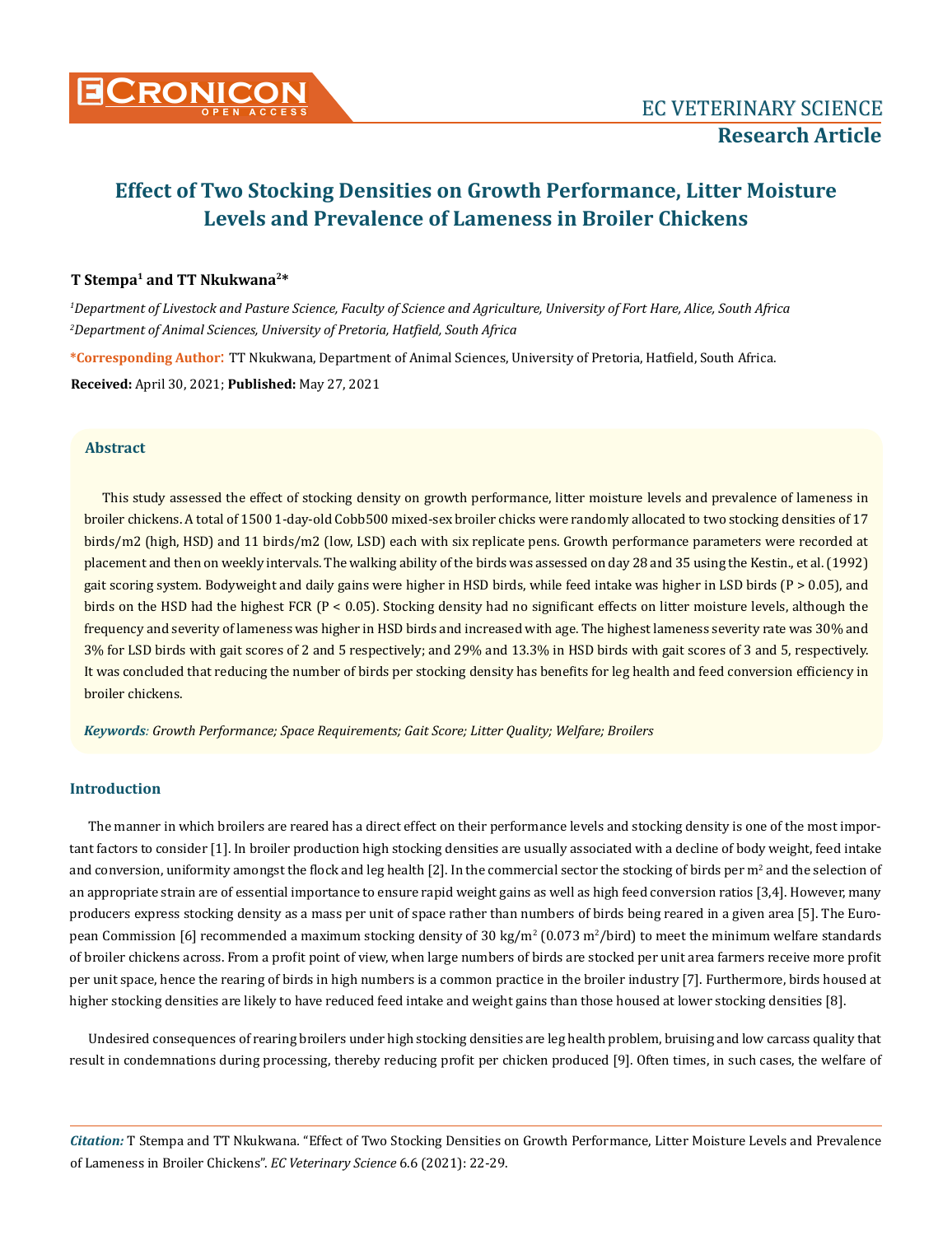$23$ 

birds is relatively reduced especially during the final weeks of rearing affecting slaughter weights [10,11]. Lameness in broilers is usually assessed by examining the gait of individual birds using the Bristol gait scoring system that ranges from 0 (normal) to 5 (unable to walk), with 14% to 50% of broilers reported to suffer from lameness reflected by gait scores 3, 4 or 5 [12]. The quality of litter exacerbates the effects of poor stocking density, directly affecting growth performance, health, carcass quality and welfare aspects [13]. Litter moisture is the most likely culprit in the onset of footpad dermatitis in growing broilers and turkeys, impacting on poultry paw markets [14]; as it increases the risk of pathogenic growth and ammonia (NH<sub>3</sub>) production [13]. At low temperatures (18.3°C) litter moisture can range from 37.4 to 40.4%, whereas a maximum between 46.8 and 51.1% at the upper limit temperature (40.6°C) is possible and above these critical moisture levels  $NH_{3}$  generation decreases [15].

## **Objective of the Study**

The objective of this study was to assess the effects of two stocking densities on growth performance, litter moisture levels and prevalence of lameness of intensively reared broilers.

# **Materials and Methods**

## **Site description**

The study was conducted at Fort Cox Agricultural College, Eastern Cape, South Africa. It lies along a longitude of 27° 1.644' E and a latitude of -32° 46.98'S at an altitude of 450 - 500m above the sea-level. It is located in the False Thornveld of the Eastern Cape Province characterized with a mean annual rainfall of 480 mm per annum and annual temperature of 18.7°C, with most rains in summer.

## **Experimental design and bird management**

A total of 1500 day-old Cobb500 mixed-sex broiler chicks were randomly allocated to two stocking densities of 17 birds per m<sup>2</sup> (high stocking density, HSD) and 11 birds per m<sup>2</sup> (low stocking density, LSD), respectively; each with six replicates. Each pen served as an experimental unit. At placement, chicks' initial weights were recorded, and then weekly at 7, 14, 21, 28 and 35 days of age, respectively. Feed and water were freely available regardless of the stocking density.

Epol Optigro 3-phase feeding programme composed of starter (d 1-21), finisher (d 22-28) and post-finisher (d 29-35) was used in the study. The nutrient composition of the feeds is shown in table 1 below. Tap water at temperatures of 19.6ºC was used and its mineral composition, pH, total dissolved solids, electrical conductivity were measured (Table 2). Feed intake and bodyweight were measured weekly on a per pen basis. Feed intake (FI, g) was calculated as feed allocated minus feed refused; while bodyweight (BW, g) was calculated as final BW minus initial BW, and average daily gains  $(ADG, g)$  were calculated accordingly. The FCR was calculated as the FI  $(g)$  per BW  $(g)$ on a pen weight basis. Mortalities were recorded and the dead birds were weighed to adjust the feed conversion ratio. Chicks were reared on deep litter using sawdust as the litter material, spot brooding was used, and continuous fluorescent lighting was provided throughout the 35-day trial period. House temperature was set and maintained at 34°C during the first week and then reduced by 3°C per week until 22°C was reached and maintained at this level until the end of the experiment at 35 days. Care and management of birds were in accordance with principles of animal care in experimentation (NRC, 1985). The experiment was subjected to an assessment for its ethical acceptability and approved by the Ethics Committees of the University of Fort Hare.

| <b>Nutrient</b>          | Starter $(0 - 21d)$ | <b>Finisher (22 - 28d)</b> | Post-Finisher (29 - 35d) |  |
|--------------------------|---------------------|----------------------------|--------------------------|--|
| Protein % (min)          | 22.0                | 18.0                       | 17.0                     |  |
| Total Lysine % (min)     | 1.2                 | 0.9                        | 0.9                      |  |
| Total Methionine % (min) | 0.46                | 0.34                       | 0.34                     |  |
| Moisture % (max)         | 12                  | 12                         | 12                       |  |
| Fat $%$ (min)            | 2.5                 | 2.5                        | 2.5                      |  |
| Fiber % (max)            | 5                   | 7                          | 7                        |  |
| Calcium % (min)          | 0.9/0.8             | 0.8                        | 0.7                      |  |
| Calcium % (max)          | 1.2                 | 1.2                        | 1.2                      |  |
| Phosphorus % (min)       | 0.6/0.7             | 0.5                        | 0.5                      |  |
| Energy (MJ ME)           | 12.0                | 12.3                       | 12.5                     |  |

*Table 1: Feed specifications of the Epol Optigro 3-phase feeding programme. Adapted from Epol (2013).*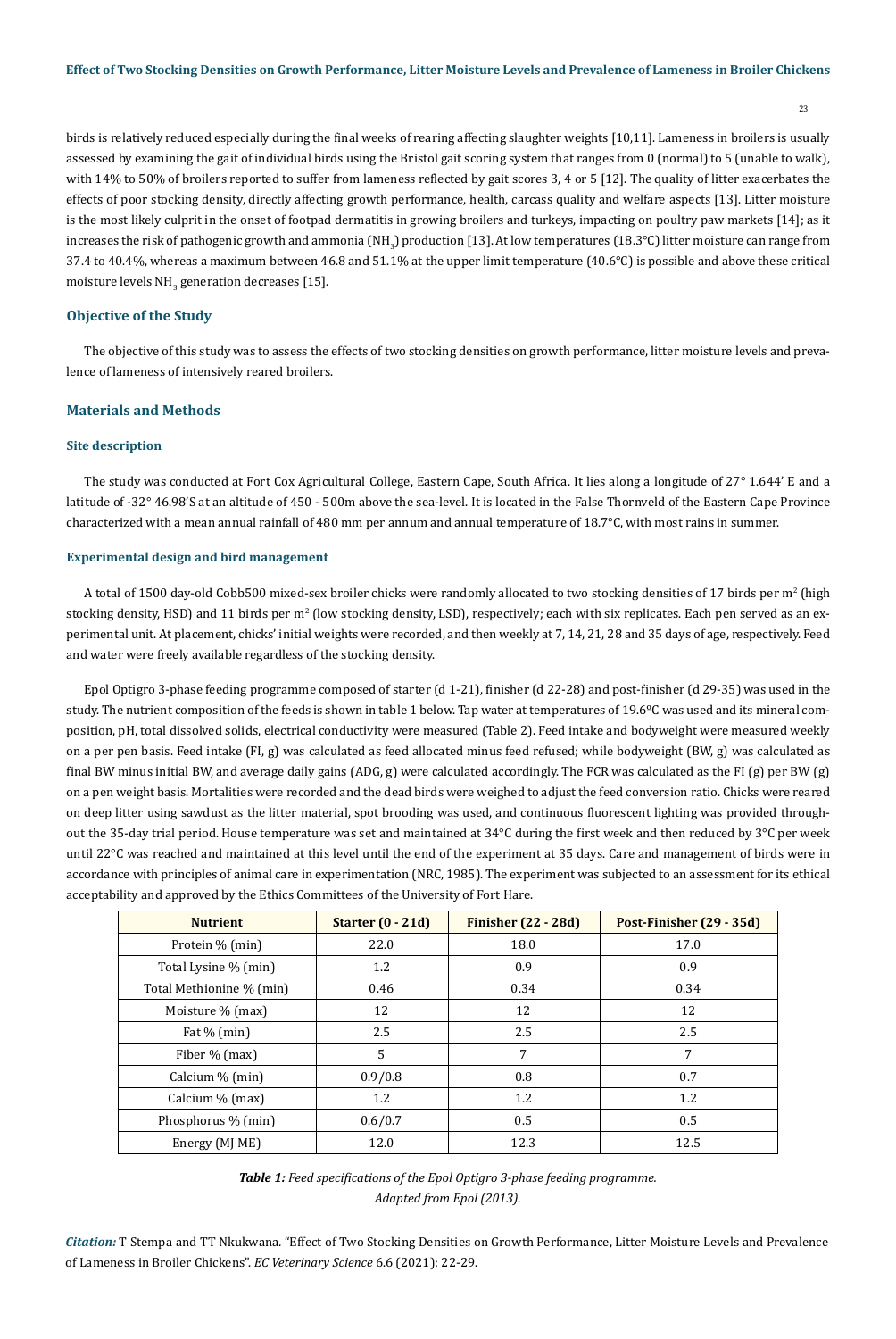| <b>Parameter</b>               | Normal tap water composition |  |  |
|--------------------------------|------------------------------|--|--|
| pH                             | 6.96                         |  |  |
| Electrical conductivity (EC)   | 124 us                       |  |  |
| Totally Dissolved Solids (TDS) | $58.6 \,\mathrm{mg/L}$       |  |  |
| <b>Mineral composition</b>     |                              |  |  |
| Aluminum (Al)                  | 0.29                         |  |  |
| Calcium (Ca)                   | 14.07                        |  |  |
| Potassium (K)                  | 6.82                         |  |  |
| Magnesium (Mg)                 | 4.59                         |  |  |
| Sodium (Na)                    | 20.55                        |  |  |
| Cadmium (Cd)                   | 238.67                       |  |  |
| Chromium (Cr)                  | 113.83                       |  |  |

*Table 2: Mineral composition, pH, dissolved solids, and electrical conductivity in water.*

### **Measuring prevalence and severity of lameness**

Gait or walking ability of the birds was assessed on day 28 and 35. The gait scores were assessed on 10 randomly selected birds in each pen. Two observers watched the birds and scored their walking ability on a six-point scale ranging from 0 (normal gait) to 5 (unable to walk) as described by Kestin., *et al*. [12] shown in table 3 below. The scores were ascribed only when the two observers were in agreement. However, since the scoring was performed in live birds, histology was not performed in the current study.

| <b>Gait scores</b>       | <b>Indicative signs</b>                                                                                                                                                                                                                        |
|--------------------------|------------------------------------------------------------------------------------------------------------------------------------------------------------------------------------------------------------------------------------------------|
| 0                        | Gait is smooth, the foot curls when it is lifted and the bird appears well balanced.                                                                                                                                                           |
| 1                        | Gait is uneven. The foot may or may not curl when lifted.                                                                                                                                                                                      |
| $\overline{\mathcal{L}}$ | Gait is uneven foot does not curl when lifted. The bird's stride is shortened, may have poor<br>balance and use the wings for support.                                                                                                         |
| 3                        | Similar to gait score 2, but the bird remains lying down unless gently pushed to move. More<br>likely to use wings for balance and support. The bird cannot stand for more than 15 seconds<br>and typically lies down after a series of steps. |
| $\overline{4}$           | The bird is reluctant to move; a few seconds before the bird stands on both feet it uses wings<br>like crutches and can only take a few steps before lying back down.                                                                          |
| 5                        | The bird cannot walk                                                                                                                                                                                                                           |

*Table 3: Gait scoring criteria. Adapted from Kestin., et al. (1992).*

#### **Statistical analysis**

Analysis of variance was used to determine significant water treatment effect and stocking density effect (SAS, 2003) on bodyweights (BW), feed intake (FI), feed conversion ratio (FCR), average daily gain (ADG) and prevalence and severity of lameness. When significance was indicated means were separated using Fisher's LSD (Least Significant Difference) procedure at P < 0.05.

# **Results**

*Citation:* T Stempa and TT Nkukwana*.* "Effect of Two Stocking Densities on Growth Performance, Litter Moisture Levels and Prevalence of Lameness in Broiler Chickens". *EC Veterinary Science* 6.6 (2021): 22-29.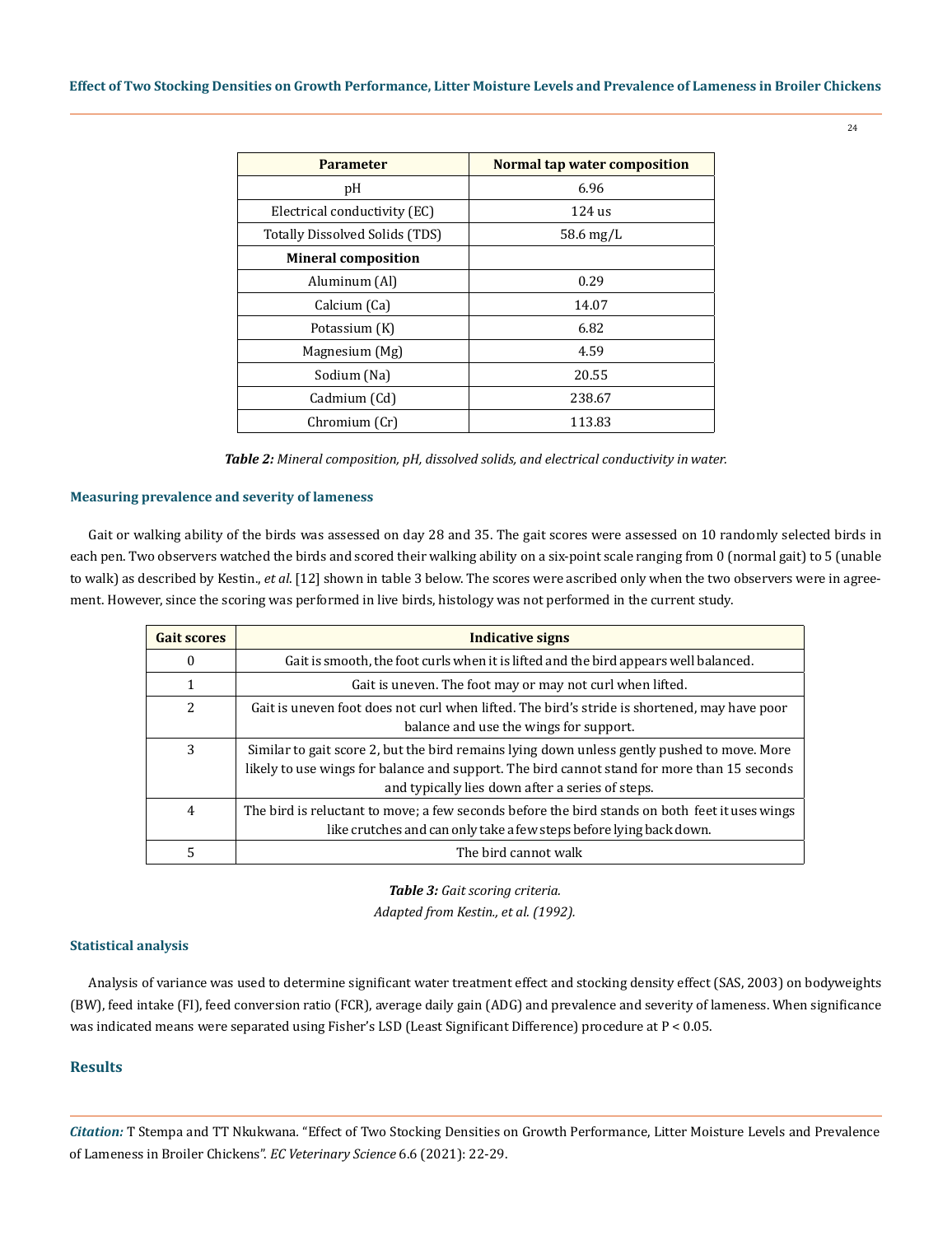# **Growth performance, feed intake and average daily gain**

| <b>Treatment</b> | <b>Week</b>    |           |          | <b>Parameter</b> |                   |           |
|------------------|----------------|-----------|----------|------------------|-------------------|-----------|
|                  |                | BWG, g/kg | FI, g/kg | ADG, g/kg        | <b>FCR</b>        | <b>LM</b> |
| 17 birds/ $m2$   | $\mathbf{1}$   | 136.67    | 119.63   | 13.12            | 1.16              | 27.43     |
| 11 birds/ $m2$   |                | 116.67    | 121.50   | 10.12            | 1.04              | 22.73     |
| <b>SEM</b>       |                | 3.761     | 4.209    | 3.708            | 0.055             | 1.666     |
| 17 birds/ $m2$   | $\overline{a}$ | 354.97    | 290.93   | 31.19            | 1.24 <sup>b</sup> | 41.45     |
| 11 birds/ $m2$   |                | 335.02    | 308.49   | 31.19            | 1.01 <sup>a</sup> | 38.02     |
| <b>SEM</b>       |                | 10.146    | 16.983   | 8.685            | 0.064             | 1.673     |
| 17 birds/ $m2$   | 3              | 738.83    | 574.35   | 54.84            | 1.30 <sup>b</sup> | 39.59     |
| 11 birds/ $m2$   |                | 690.47    | 606.75   | 50.78            | 1.02 <sup>a</sup> | 43.23     |
| <b>SEM</b>       |                | 21.619    | 28.365   | 18.131           | 0.072             | 1.218     |
| 17 birds/ $m2$   | 4              | 1213.93   | 842.14   | 67.87            | 1.45 <sup>b</sup> | 35.34     |
| 11 birds/ $m2$   |                | 1188.17   | 878.06   | 71.10            | 1.13 <sup>a</sup> | 49.48     |
| <b>SEM</b>       |                | 21.620    | 43.985   | 18.968           | 0.077             | 3.489     |
| 17 birds/ $m2$   | 5              | 1874.25   | 1057.14  | 94.33            | 1.77 <sup>b</sup> | 47.16     |
| 11 birds/ $m2$   |                | 1758.87   | 1093.06  | 81.53            | 1.38 <sup>a</sup> | 48.15     |
| <b>SEM</b>       |                | 43.348    | 40.814   | 33.564           | 0.106             | 0.961     |

The birds that were kept at an HSD showed significantly lower (P < 0.05) BW and ADGs than birds that were on an LSD (Table 4). Similarly, FI was highest (P < 0.05) in HSD birds compared to those on LSD, and the FCR was highest (P < 0.05) in LSD birds than those on HSD.

*Table 4: Effect of stocking density on growth performance and litter moisture of broilers. Means with different superscripts are statistically significant (P < 0.05). BWG: Bodyweight Gain; FI: Feed Intake; ADG: Daily Weight Gain; FCR: Feed: Gain Ratio; LM: Litter Moisture.*

#### **Effect of stocking density on litter moisture levels and frequency of lameness at different ages**

There were no significant statistical effects observed in litter moisture (Table 4). The levels fluctuated between stocking densities. The walking ability of the birds was assessed on day 28 and day 35, results are shown in figure 1. On day 28, the birds at LSD had a lower frequency of 16.53% on lameness compared to the birds at an HSD with 19.67%. A similar trend was observed on d 35, the frequency of lameness being lower on LSD birds (16.67%) than birds on HSD (25.5%).



*Figure 1: Effects of stocking density on prevalence of lameness in broilers at day 28 and 35.*

*Citation:* T Stempa and TT Nkukwana*.* "Effect of Two Stocking Densities on Growth Performance, Litter Moisture Levels and Prevalence of Lameness in Broiler Chickens". *EC Veterinary Science* 6.6 (2021): 22-29.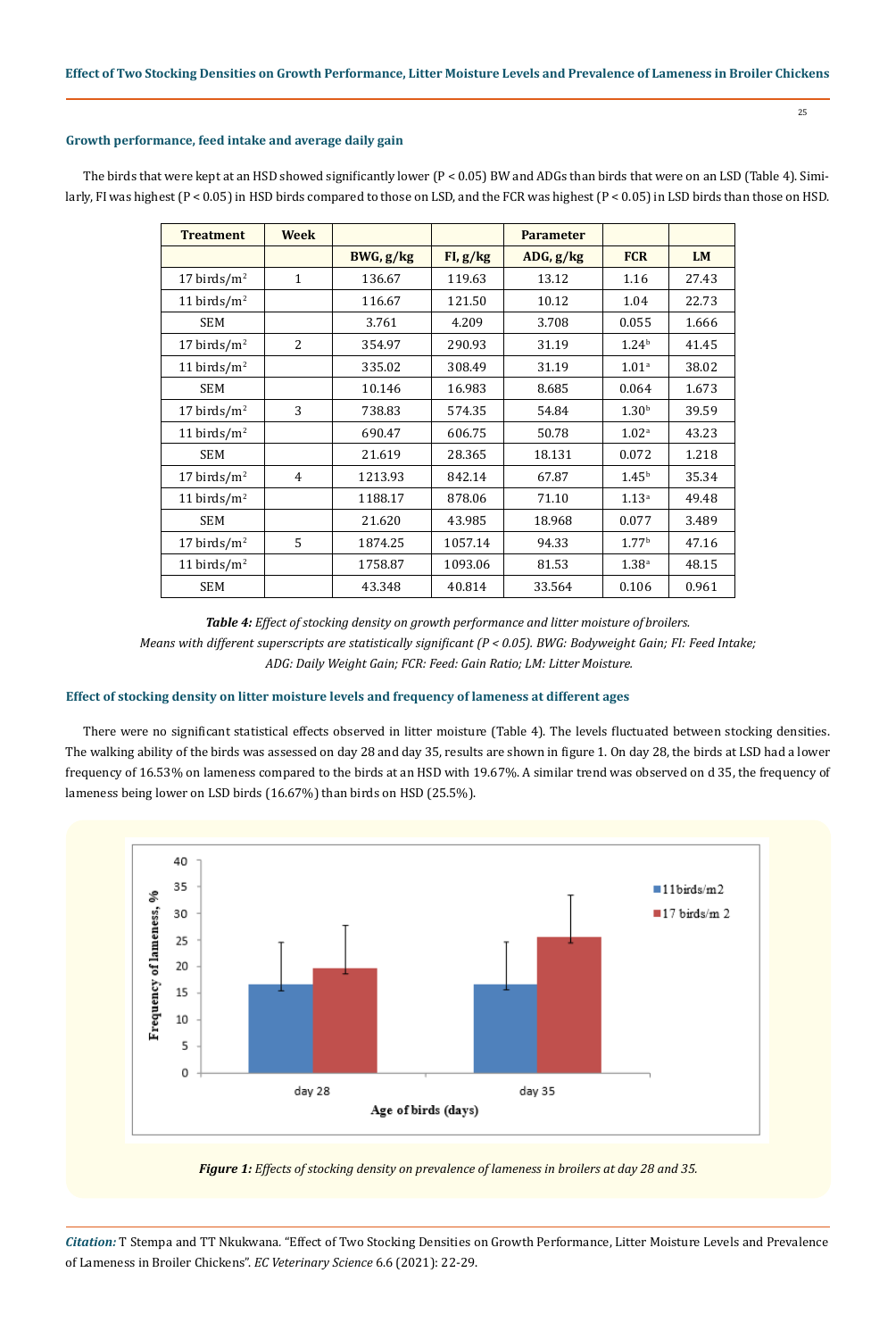### **Effect of stocking density on severity of lameness in the flock**

The severity of lameness was assessed using gait scores [12], results are shown in figure 2. Birds at an HSD showed higher severity of lameness according to the gait scores that were assigned. However, the LSD pens had a higher frequency of birds that walked normally (score 0), were mildly affected (score 1) and those with uneven gait (score 2) compared to the birds at an HSD (Figure 2). There was a higher frequency of birds with a disturbed (score 3), severely disturbed (score 4) and completely lame gait (score 5) at an HSD compared to LSD (Figure 2).



*Figure 2: Severity of lameness in broiler chickens reared at different stocking densities.*

# **Discussion**

A clear association between lameness and stocking density was noted in the present study, although bodyweight gain was not affected by either lameness or stocking density, even as feed intake was lower for birds in HSD. Previous studies reported a negative effect of high stocking density on body mass gain [8,16-19]. This could be attributed to stress due to competition for feed and water [20]. In relation to the study by Estevez [7] feed intake and weight gain differences were attributed to competition for space and access to feed and water, whereas birds on lower stocking density had no difficulty in their feeding activity. Similar to a study reported by Mortari., *et al*. [17] a higher feed intake and feed conversion ratios under LSD was observed in the current study, compared to birds on HSD. In contrast, in several studies higher stocking densities resulted in better feed conversion ratios [8,16,19]. This can be explained by the fact that the birds were given feed at *ad-libitum* levels, which encourages the feeding activity and determines intake levels. Initiation and progression of the feeding activity depends on crop and gizzard capacity. When nearly empty the crop sends hunger signals to the brain to resume the feeding activity, but a partially full gizzard or ad libitum feeding discourages crop filling allowing feed to pass directly to the gizzard or proventriculus, thereby reducing feed conversion efficiency [21]. Alternatively, this could be attributed to feed wastage, since birds reared at lower densities have more space and time around the feeders, whilst those at higher stocking densities account for the feed they consume [16].

*Citation:* T Stempa and TT Nkukwana*.* "Effect of Two Stocking Densities on Growth Performance, Litter Moisture Levels and Prevalence of Lameness in Broiler Chickens". *EC Veterinary Science* 6.6 (2021): 22-29.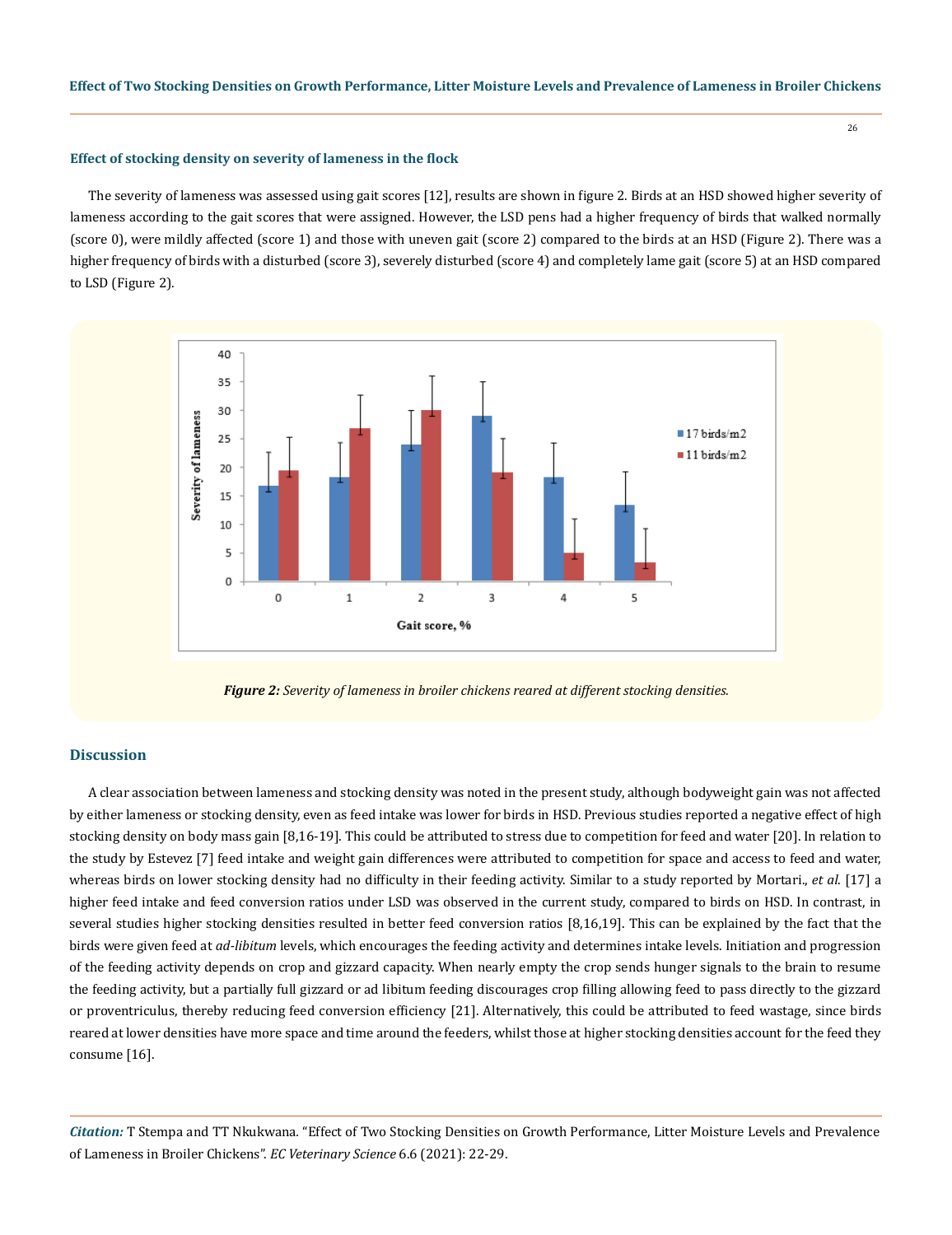27

Broilers that receive more exercise have less leg weakness and better waking abilities [22]. There is a relationship between stocking density, exercise and leg weakness, birds at lower densities move around more and the expression of lameness is usually limited [20]. As observed in this study, birds at an HSD had a higher severity of lameness compared to the birds under LSD. The highest lameness severity rate was 30% and 3% for LSD birds with gait scores of 2 and 5, respectively; and 29% and 13.3% in HSD birds with gait scores of 3 and 5, respectively. These results are agreeable to the findings [12,23,24] that stocking density increases the severity of lameness in a flock, which they attributed to the limited amount of space and perking order of the birds. A direct association between age of birds and lameness was observed in the present study, as birds matured the prevalence of lameness also increased, due to the heavy bodyweight strain on leg bones. As shown in figure 2, the frequency of lameness at day 35 was higher than at day 28. The heavier bodyweight negatively influences their walking ability, which then results in lameness [7].

Legislative requirements focus on the moisture content and texture characteristics of the litter substrate, because the litter on which broilers are grown is one of the key factors influencing their performance and welfare [25]. According to the study by Martrenchar., *et al*. [10] litter quality tends to decline (wetness and caking) rapidly at high stocking density and as a result affect broiler performance. There were no significant statistical differences in litter moisture levels in the current study, fluctuations noted weekly between the two stocking densities. Enting., *et al*. [26] states that poor management practices and dietary factors such as mineral, carbohydrate, protein and lipid intake may cause wet litter. In this study, this was not the probable case, since all birds were offered the same water and feed, so only stocking density would have had an effect. Moreover, the depth of the litter also influences its absorption capacity, while a high bird stocking density will lead to poor litter quality [27-31].

#### **Conclusion**

Stocking density had a negative effect on the walking ability of broilers, but growth performance was not affected. Compensatory growth in birds under HSD could have been at play, hence the increase in bodyweights. Even though moisture levels were high in some HSD pens, NH<sub>2</sub> production was not a problem, probably due to the effective temperature control during rearing. It was therefore, concluded that reducing the number of birds per stocking density has benefits for leg health and feed conversion efficiency in broiler chickens.

#### **Acknowledgements**

The authors would like to thank the National Research Foundation (NRF) for funding and Fort Cox College for offering facilities for the study. Thanks to everyone who assisted in the success of the study and gratitude to the Department of Livestock and Pasture Science at the University of Fort Hare for making everything possible.

#### **Bibliography**

- 1. Pandurang LT*., et al. "*[Overcrowding Management in Broiler Chicken with Herbal Antistressor".](https://www.researchgate.net/publication/326342011_Overcrowding_stress_management_in_broiler_chicken_with_antistressor) *Iran Journal of applied Animal Science* [1 \(2011\): 49-55.](https://www.researchgate.net/publication/326342011_Overcrowding_stress_management_in_broiler_chicken_with_antistressor)
- 2. Heckert RA*., et al. "*[Effects of density and perch availability on the immune status of broilers".](https://www.sciencedirect.com/science/article/pii/S0032579119436079) *Poultry Science* 81 (2002): 451-459.
- 3. Skomorucha I*., et al. "*[Response of broiler chickens from three genetic groups to different stocking densities".](https://www.researchgate.net/publication/285668020_Response_of_broiler_chickens_from_three_genetic_groups_to_different_stocking_densities) *Annals of Animal Sciences* [9.2 \(2009\): 175-184.](https://www.researchgate.net/publication/285668020_Response_of_broiler_chickens_from_three_genetic_groups_to_different_stocking_densities)
- 4. Ventura BA*., et al. "*[Effects of barrier perches and density on broiler leg health, fear, and performance".](https://www.sciencedirect.com/science/article/pii/S0032579119386353) *Poultry Science* 89 (2010): [1574-1583.](https://www.sciencedirect.com/science/article/pii/S0032579119386353)
- 5. Thaxton JP*., et al. "*[Stocking density and physiological adaptive responses of broilers".](https://pubmed.ncbi.nlm.nih.gov/16673757/) *Poultry Science* 85 (2006): 819-824.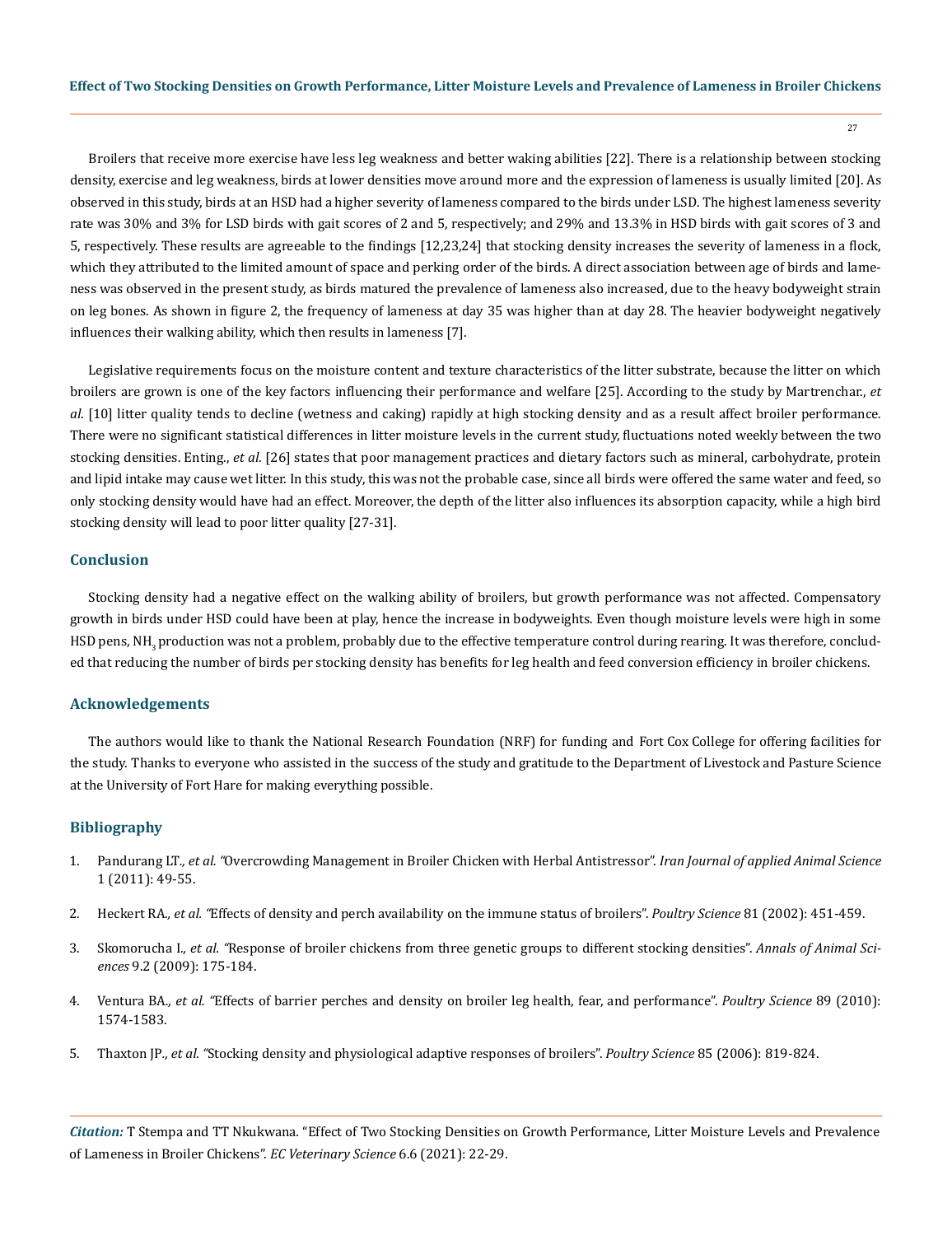## **Effect of Two Stocking Densities on Growth Performance, Litter Moisture Levels and Prevalence of Lameness in Broiler Chickens**

- 6. [European Commission. Council Directive of 28 June 2007 laying down minimum rules for the protection of chickens kept for meat](https://eur-lex.europa.eu/legal-content/EN/LSU/?uri=celex:32007L0043)  [production \(2007\): 19-28.](https://eur-lex.europa.eu/legal-content/EN/LSU/?uri=celex:32007L0043)
- 7. [Estevez I. "Density allowance for broilers: Where do we draw the line?"](https://pubmed.ncbi.nlm.nih.gov/17495104/) *Poultry Science* 86 (2007): 1265-1272.
- 8. [Lewis N and Hurnik J. "Locomotion of broiler chickens in floor pens".](https://www.sciencedirect.com/science/article/pii/S0032579119328299) *Poultry Science* 69 (1990): 1087-1093.
- 9. Granquist EG*., et al. "*[Lameness and its relationship with health and production measures in broiler chickens".](https://www.ncbi.nlm.nih.gov/pmc/articles/PMC6749567/) *Animal* 13.10 (2019): [2365-2372.](https://www.ncbi.nlm.nih.gov/pmc/articles/PMC6749567/)
- 10. Martrenchar A*., et al. "*[Influence of stocking density on some behavioral, physiological and productivity traits of broilers".](https://pubmed.ncbi.nlm.nih.gov/9342823/) *Veterinary Research* [28 \(1997: 473-480.](https://pubmed.ncbi.nlm.nih.gov/9342823/)
- 11. Gocsik E*., et al. "*[Effects of different broiler production systems on health care costs in the Netherlands".](https://pubmed.ncbi.nlm.nih.gov/24879680/) *Poultry Science* 93 (2014) [1301-1317.](https://pubmed.ncbi.nlm.nih.gov/24879680/)
- 12. Kestin SC*., et al. "*[Prevalence of leg weakness in broiler chicken and its relationship with genotype".](https://pubmed.ncbi.nlm.nih.gov/1441174/) *Veterinary Record* 131 (1992):190- [194.](https://pubmed.ncbi.nlm.nih.gov/1441174/)
- 13. Torok VA*., et al. "*[Influence of different litter materials on cecal microbiota colonization in broiler chickens".](https://www.researchgate.net/publication/38080661_Influence_of_different_litter_materials_on_cecal_microbiota_colonization_in_broiler_chickens) *Poultry Science* 88 (2009): [2474-2481.](https://www.researchgate.net/publication/38080661_Influence_of_different_litter_materials_on_cecal_microbiota_colonization_in_broiler_chickens)
- 14. [Shepherd EM and Fairchild BD. "Footpad dermatitis in poultry".](https://www.sciencedirect.com/science/article/pii/S0032579119390169) *Poultry Science* 89.10 (2010): 2043-2051.
- 15. Miles DM*., et al. "*[High litter moisture content suppresses litter ammonia volatilization".](https://www.sciencedirect.com/science/article/pii/S0032579119420282) *Poultry Science* 90.7 (2011): 1397-1405.
- 16. [Bilgili SF and Hess JB. "Placement density influences broiler carcass grade and meat yields".](https://pdf.sciencedirectassets.com/776860/1-s2.0-S1056617119X61073/1-s2.0-S1056617119321579/main.pdf?X-Amz-Security-Token=IQoJb3JpZ2luX2VjEFgaCXVzLWVhc3QtMSJGMEQCIGzst7ZbxfXCAnv8VCkhuVA4mTPve89mhnOGSF%2F4bvZNAiBunXRi4K%2F2vT1oqkb%2BqSzHvexbSTiUhvpgDYmwEFXtrCq9Awjx%2F%2F%2F%2F%2F%2F%2F%2F%2F%2F8BEAMaDDA1OTAwMzU0Njg2NSIMB3N2mWy3vrIgWYvhKpEDOpD32XLfsVOlHY82lvfcyCq1cIdgKsMRHpEDKRELEwhthHLAu8Wzw08Hbs%2BxPce0Gw15DCYYTeDKvjUkPHCKddy16Qsa9zeTGa6hGYdeeP8uFsP0CML%2BhCHGUldvHAmBmGm%2B9lvIjweumeDvILFT2Ek0VKkSfVS0aY%2BCNjSYQasYVB60eQtEebIxeiJtShtCeeCwtG7FI30%2BPQwiZ7Hf5vx%2FQEpI2LtMkeSib0CxYzK06ZZ9CkLZ2a7WgiJw%2FXdRHkiwTKBT%2BVQqCbHUi2iV%2F6PYTp8UiF4pbYW3PNiv2CinuNGxfMwSYWVGi9TnXFRP%2FgJp19akPym2EcRbUzwtrBSC7wk5dK7V9a0bHTyO2Vz%2BYMdt0eJbVy4EOzHgukhmhOJNnOivmugb%2BxZ0W6qSdDqjrc%2BCB1Nt51MLpPRfaIx1PBanDnb9hsRBZJDnSKBMyr18KPjC43Jw66W73g2HAUv485kyB95QPR1QdQ%2Bd9RDJ%2FdlKu3wUqApOYSk5VJJa%2FLb8SsG0oLBit1zkcKNdIQkwlpevhQY67AEByEXoYuaa4XKJ5FJrJOoJOsPTVw%2BiVDgtkCr6v4S9Hr7SFc7lvLpB7Iba7fmRcoY3QZ6ok4S3Yr%2BKQovS0dFT3WaSnKoA4QKZJlnkJLPST7VMMhq%2FowsNqQIPBQD%2B76WUVs%2Bg%2FA%2F5gQqmw01GLSTdaiKrFHv4Y5Mf7Q60UV27LbjX%2FUZFXu52xzEP463kv6Yl%2BX%2Fg0dlEhI9vpGq3tN8HY2T9Uwbb%2Bea%2FirIUpMjFTp0fsKYpl5veeLeVN6f44bt1B3DZE%2FdsMjzc3TjRCpAe2zmwta4PFFCbnwD1cNDj8J7e6jPuS%2F2c251dqw%3D%3D&X-Amz-Algorithm=AWS4-HMAC-SHA256&X-Amz-Date=20210524T170552Z&X-Amz-SignedHeaders=host&X-Amz-Expires=300&X-Amz-Credential=ASIAQ3PHCVTY3Z4KBR7A%2F20210524%2Fus-east-1%2Fs3%2Faws4_request&X-Amz-Signature=bb4862243e577f310c9559087d0dcad761cca5b55f5466f5b5d73a335fa51a29&hash=508e5384b7be6ed005e8c67ac978d82bea36df161bf7f381b298cc795bc2fdad&host=68042c943591013ac2b2430a89b270f6af2c76d8dfd086a07176afe7c76c2c61&pii=S1056617119321579&tid=spdf-a900bfba-a513-4fd2-835c-89b494e70cac&sid=52b2b9cc3a6437446709a302e6ec342e82ddgxrqb&type=client) *Journal of Applied Poultry Research* 4 [\(1995\): 384-389.](https://pdf.sciencedirectassets.com/776860/1-s2.0-S1056617119X61073/1-s2.0-S1056617119321579/main.pdf?X-Amz-Security-Token=IQoJb3JpZ2luX2VjEFgaCXVzLWVhc3QtMSJGMEQCIGzst7ZbxfXCAnv8VCkhuVA4mTPve89mhnOGSF%2F4bvZNAiBunXRi4K%2F2vT1oqkb%2BqSzHvexbSTiUhvpgDYmwEFXtrCq9Awjx%2F%2F%2F%2F%2F%2F%2F%2F%2F%2F8BEAMaDDA1OTAwMzU0Njg2NSIMB3N2mWy3vrIgWYvhKpEDOpD32XLfsVOlHY82lvfcyCq1cIdgKsMRHpEDKRELEwhthHLAu8Wzw08Hbs%2BxPce0Gw15DCYYTeDKvjUkPHCKddy16Qsa9zeTGa6hGYdeeP8uFsP0CML%2BhCHGUldvHAmBmGm%2B9lvIjweumeDvILFT2Ek0VKkSfVS0aY%2BCNjSYQasYVB60eQtEebIxeiJtShtCeeCwtG7FI30%2BPQwiZ7Hf5vx%2FQEpI2LtMkeSib0CxYzK06ZZ9CkLZ2a7WgiJw%2FXdRHkiwTKBT%2BVQqCbHUi2iV%2F6PYTp8UiF4pbYW3PNiv2CinuNGxfMwSYWVGi9TnXFRP%2FgJp19akPym2EcRbUzwtrBSC7wk5dK7V9a0bHTyO2Vz%2BYMdt0eJbVy4EOzHgukhmhOJNnOivmugb%2BxZ0W6qSdDqjrc%2BCB1Nt51MLpPRfaIx1PBanDnb9hsRBZJDnSKBMyr18KPjC43Jw66W73g2HAUv485kyB95QPR1QdQ%2Bd9RDJ%2FdlKu3wUqApOYSk5VJJa%2FLb8SsG0oLBit1zkcKNdIQkwlpevhQY67AEByEXoYuaa4XKJ5FJrJOoJOsPTVw%2BiVDgtkCr6v4S9Hr7SFc7lvLpB7Iba7fmRcoY3QZ6ok4S3Yr%2BKQovS0dFT3WaSnKoA4QKZJlnkJLPST7VMMhq%2FowsNqQIPBQD%2B76WUVs%2Bg%2FA%2F5gQqmw01GLSTdaiKrFHv4Y5Mf7Q60UV27LbjX%2FUZFXu52xzEP463kv6Yl%2BX%2Fg0dlEhI9vpGq3tN8HY2T9Uwbb%2Bea%2FirIUpMjFTp0fsKYpl5veeLeVN6f44bt1B3DZE%2FdsMjzc3TjRCpAe2zmwta4PFFCbnwD1cNDj8J7e6jPuS%2F2c251dqw%3D%3D&X-Amz-Algorithm=AWS4-HMAC-SHA256&X-Amz-Date=20210524T170552Z&X-Amz-SignedHeaders=host&X-Amz-Expires=300&X-Amz-Credential=ASIAQ3PHCVTY3Z4KBR7A%2F20210524%2Fus-east-1%2Fs3%2Faws4_request&X-Amz-Signature=bb4862243e577f310c9559087d0dcad761cca5b55f5466f5b5d73a335fa51a29&hash=508e5384b7be6ed005e8c67ac978d82bea36df161bf7f381b298cc795bc2fdad&host=68042c943591013ac2b2430a89b270f6af2c76d8dfd086a07176afe7c76c2c61&pii=S1056617119321579&tid=spdf-a900bfba-a513-4fd2-835c-89b494e70cac&sid=52b2b9cc3a6437446709a302e6ec342e82ddgxrqb&type=client)
- 17. Mortari AC<sub>r</sub>, et al. "[Performance of broilers reared in different population density, in winter, in South Brazil".](https://www.scielo.br/j/cr/a/rGFRj5LsQWSwMgcnrTtXZxh/abstract/?lang=pt) *Ciência Rural* 3 (2002): [32-36.](https://www.scielo.br/j/cr/a/rGFRj5LsQWSwMgcnrTtXZxh/abstract/?lang=pt)
- 18. [El-Deek AA and Al-Harthi MA. "Response of modern broiler chicks to stocking density, green tea, commercial multi enzymes and their](https://scialert.net/abstract/?doi=ijps.2004.635.645)  [interactions on productive performance, carcass characteristics, liver composition and plasma constituents".](https://scialert.net/abstract/?doi=ijps.2004.635.645) *International Journal of Poultry Science* [10 \(2004\): 635-645.](https://scialert.net/abstract/?doi=ijps.2004.635.645)
- 19. Škrbic Z., *et al.* ["Stocking density factor of production performance, quality and broiler welfare".](https://www.researchgate.net/publication/228369173_Stocking_density_Factor_of_production_performance_quality_and_broiler_welfare) *Biotechnology in Animal Husbandry 25* [\(2009\): 359-372.](https://www.researchgate.net/publication/228369173_Stocking_density_Factor_of_production_performance_quality_and_broiler_welfare)
- 20. Sørensen P*., et al. "*[Effect of age and stocking density on leg weakness in broiler chickens".](https://www.sciencedirect.com/science/article/pii/S0032579119415563) *Poultry Science* 79 (2000): 864-870.
- 21. [Svihus B. "Function of the digestive system".](https://www.sciencedirect.com/science/article/pii/S1056617119303939) *Journal of Applied Poultry Research* 23.2 263 (2014): 306-314.
- 22. Reiter K and Bessi W. "Influence of training on the locomotor ability of fast and slow growing broilers". In: Aktuelle Arbeten zur artgemässen Tierhaltung (1995): 206-217.
- 23. Lynch M*., et al. "*[Avian tibial dyschondroplasia as a cause of bone deformity".](https://www.tandfonline.com/doi/abs/10.1080/03079459208418842) *Avian Pathology* 21 (1992): 275-285.
- 24. [Arnould U and Faure JM. "Use of pen space and activity of broiler chickens reared at two different densities".](https://www.sciencedirect.com/science/article/pii/S0168159104000036) *Applied Animal Behavioural Sciences* [84 \(2003\): 281-296.](https://www.sciencedirect.com/science/article/pii/S0168159104000036)
- 25. [Collet S. "Strategies to manage wet litter". In: Proceedings of the 19th Australian Poultry Science Symposium \(2006\): 134-144.](https://en.engormix.com/poultry-industry/articles/manage-wet-litter-t34692.htm)

*Citation:* T Stempa and TT Nkukwana*.* "Effect of Two Stocking Densities on Growth Performance, Litter Moisture Levels and Prevalence of Lameness in Broiler Chickens". *EC Veterinary Science* 6.6 (2021): 22-29.